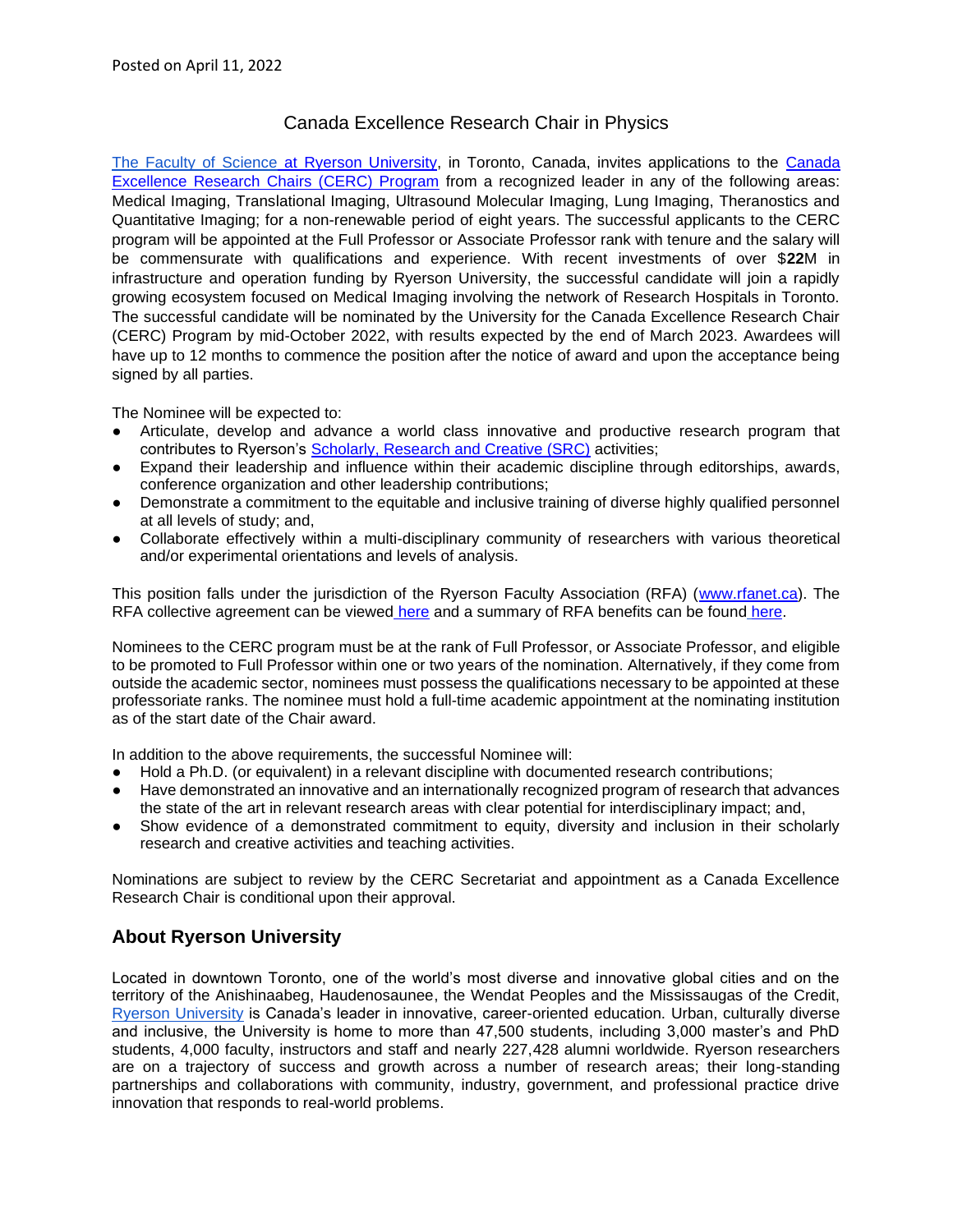In August 2021, the University announced that it would begin a renaming process to reconcile the legacy of Egerton Ryerson for a more inclusive future. To learn more, please visit: [https://www.ryerson.ca/next-chapter/.](https://www.ryerson.ca/next-chapter/)

# **Canada Excellence Research Chairs (CERC) Program**

The CERC program aims to recruit the best global talent to Canada in order to support the next generation of leaders as integral parts of their ambitious core research teams, so they can chart their own paths forward. The social and economic benefits of the program will impact Canadians and others around the world through the commercialization, knowledge translation and mobilization the research generates.

CERC awards are among the most prestigious and generous available globally. The University desires to attract top-tier, internationally-based scholars and researchers to Canada. Following a highly competitive and rigorous selection process involving peer review, CERCs are appointed for a period of eight years, and will have a value of \$1,000,000 per annum over the award period. Chairs will be awarded in alignment with the [Government of Canada's ST&I](https://www.cerc.gc.ca/program-programme/priority_areas-domaines_prioritaires-eng.aspx) priority areas for the CERC Program. The ST&I priorities as identified by the Government of Canada are:

- Healthy Canadians
- Innovative and Resilient Communities
- Sustainable Food Systems
- **Clean and Resource-Rich Canada**
- **Technologically Advanced Canada**

The objectives of the CERC program are to:

- Strengthen Canada's ability to attract the world's top researchers, in order to be at the leading edge of breakthroughs in ST&I priority areas expected to generate social and economic benefits for Canadians;
- Help Canada build a critical mass of expertise in ST&I priority areas;
- Create a competitive environment to help Canadian institutions; in their pursuit of excellence in their research, attract a cadre of world-leading researchers; and,
- Contribute to branding Canada as a location of choice for world-leading research, science and technology development, alongside other federal programs with similar objectives.

#### **How to Apply**

Applicants must submit their application online via the [Faculty Recruitment Portal](https://hr.cf.ryerson.ca/ams/faculty/)  [\[https://hr.cf.ryerson.ca/ams/faculty/\]](https://hr.cf.ryerson.ca/ams/faculty/) by selecting, "Start Application Process". Applications containing the following, must be received by **May 31, 2022**:

- **a letter of application** outlining your interest in the position and what makes you a strong candidate overall as a researcher, educator, and community leader;
- **a current curriculum vitae** providing a clear sense of your scholarly and professional development via your education and your research activities and outcomes, including but not limited to: peerreviewed and non-peer reviewed publications, conference presentations, public talks, articles reaching specialist and non-specialist audiences, effective use of social media for research impact and networking; as well as your contributions to making your discipline a more equitable and inclusive discipline through committee work, community engagement, social media, and advocacy;
- **a research statement** discussing the significance, originality, and potential impacts of your current and developing research program (up to 3 pages), including your ability to build capacity inclusive of research funding outside the university;
- a **teaching portfolio** (up to 3 pages) and a dossier of syllabi demonstrating how you engage, encourage, and develop the learning capacity of students entering higher education from a diverse array of backgrounds, and how you embed practices and principles of equity, diversity and inclusion in your classroom, your assignments, and your classroom style;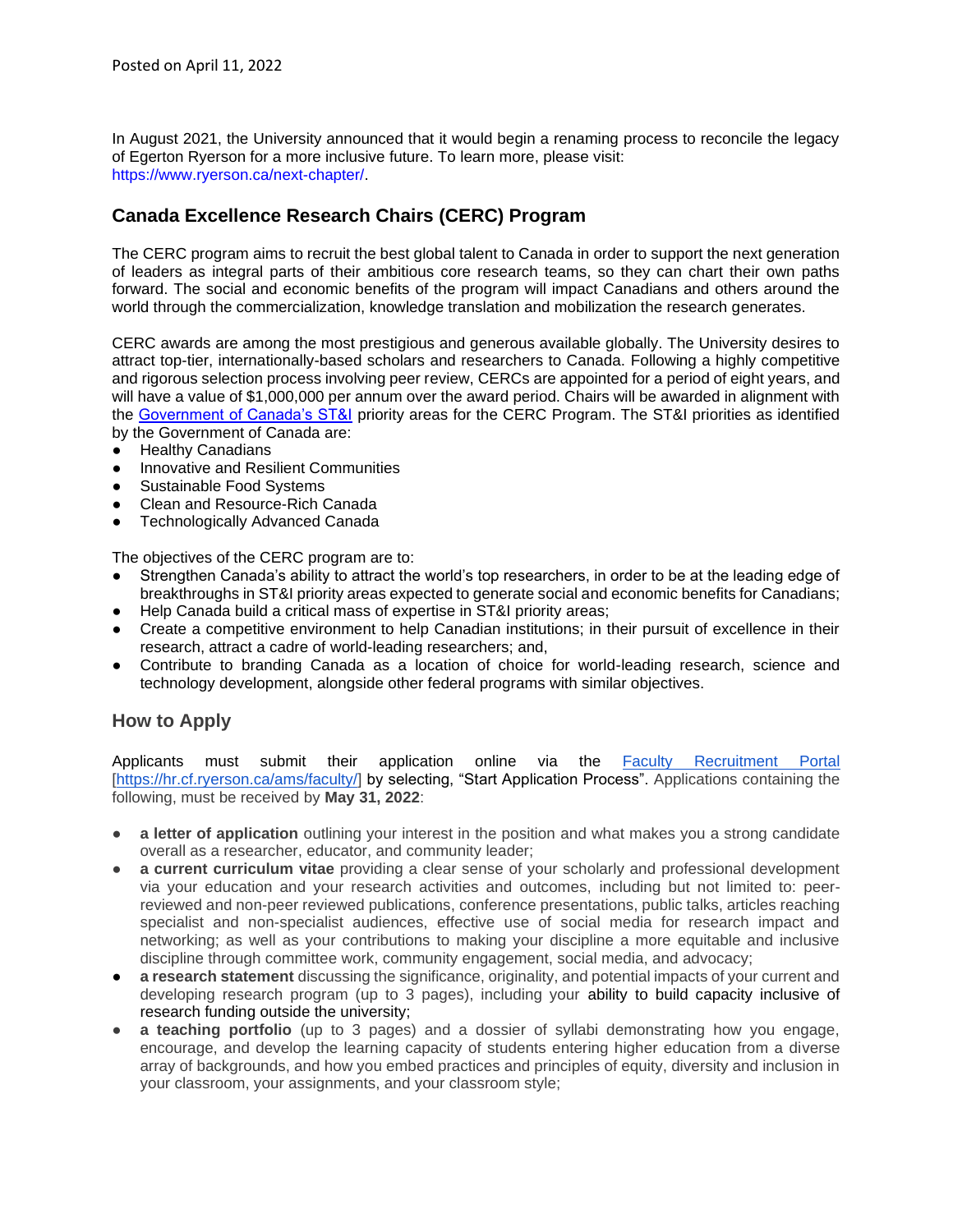- **an EDI statement** that includes your record of attracting and mentoring a diverse group of students, trainees and research personnel, and establishing an equitable and inclusive research environment. This should include a plan for establishing and maintaining a diverse core team (at the student, trainee, personnel and early-career researcher levels), and an environment that is safe and inclusive and allows all team members to reach their full research potential (e.g., through the recruitment and outreach strategy, equitable training opportunities, professional development and mentoring); and,
- the names and email contact information of **three academic referees**.

Ryerson recognizes that scholars have varying career paths and that career interruptions can be part of an excellent research record and recognizes the legitimate impact that leaves (e.g., parental leave, leave due to illness) can have on a candidate's record of research achievement. These leaves will be taken into careful consideration during the assessment process. Please consult the [Canada Excellence Research Chairs](https://www.cerc.gc.ca/program-programme/cpan-pccs-eng.aspx)  [website](https://www.cerc.gc.ca/program-programme/cpan-pccs-eng.aspx) for full program information, including further details on [eligibility criteria](https://www.cerc.gc.ca/program-programme/cpan-pccs-eng.aspx#6) and application requirements. Search committee members are instructed to give careful consideration to diverse experiences and knowledge, and to be sensitive to the impact of career interruptions in their assessments.

The selection process will be governed by the requirements for recruitment and nomination process of the Canada Research Chairs Program, and comply with th[e Canada Research Chairs \(CRC\) Program's Equity,](https://www.chairs-chaires.gc.ca/program-programme/equity-equite/index-eng.aspx)  [Diversity and Inclusion \(EDI\) Requirements and Practices.](https://www.chairs-chaires.gc.ca/program-programme/equity-equite/index-eng.aspx) The selection process will follow the Ryerson [University Canada Research Chair Equity, Diversity and Inclusion Action Plan,](https://www.ryerson.ca/content/dam/research/documents/crcallocation/CRCEquityActionPlan_final_12.15.2017.pdf) which commits the University to intentionally pursuing and implementing system-wide equity initiatives to embed diversity and inclusivity in all university structures, programs, policies, and practices.

Subject to the relevant immigration regulations, the CERC program welcomes all nominees regardless of nationality and country of residence. Researchers who hold a full-time academic appointment at a Canadian institution are eligible, but should they be nominated the University will be required to demonstrate the net benefit to Canada in moving the researcher from one Canadian institution to another.

#### **Working at Ryerson**

At the intersection of mind and action, Ryerson is on a transformative path to become Canada's leading comprehensive innovation university. At Ryerson, we firmly believe that equity, diversity and inclusion are integral to this path; our current [academic plan](https://www.ryerson.ca/provost/strategic-plans/academic-plan/) outlines each as core values and we work to embed them in all that we do.

Ryerson University welcomes those who have demonstrated a commitment to upholding the values of equity, diversity, and inclusion and will assist us to expand our capacity for diversity in the broadest sense. In addition, to correct the conditions of disadvantage in employment in Canada, we encourage applications from members of groups that have been historically disadvantaged and marginalized, including First Nations, Metis and Inuit peoples, Indigenous peoples of North America, racialized persons, persons with disabilities, and those who identify as women and/or 2SLGBTQ+. Ryerson is committed to both anti-ableism and accessibility for disabled persons. To find out more about legal and policy obligations please visit the [accessibility](https://www.ryerson.ca/accessibility/) and [Human Rights](https://www.ryerson.ca/humanrights/) websites.

Dedicated to a people first culture, Ryerson is proud to have been selected as one of Canada's Best Diversity Employers and a Greater Toronto Top Employer. We invite you to explore the range of [benefits](https://www.ryerson.ca/faculty-affairs/faculty-resources/recruitment/information-for-candidates/)  [and supports](https://www.ryerson.ca/faculty-affairs/faculty-resources/recruitment/information-for-candidates/) available to faculty and their families, including access to our diverse [faculty and staff](https://www.ryerson.ca/equity/community-networks-committees/)  [networks.](https://www.ryerson.ca/equity/community-networks-committees/) Visit us on Twitter: [@RyersonU,](https://twitter.com/RyersonU?ref_src=twsrc%5Egoogle%7Ctwcamp%5Eserp%7Ctwgr%5Eauthor) [@RyersonHR,](https://twitter.com/ryersonhr?lang=en) [@RyersonVPFA](https://twitter.com/RyersonVPFA) and [@RyersonECI](https://twitter.com/ryersoneci?lang=en) and ou[r](https://ca.linkedin.com/school/ryerson-university/) [LinkedIn company page.](https://ca.linkedin.com/school/ryerson-university/)

#### **Contacts**

Questions about the CERC program and Ryerson recruiting should be emailed to Dayle Levine (Manager, Institutional Projects, Office of the Vice-President, Research and Innovation, Ryerson University) at